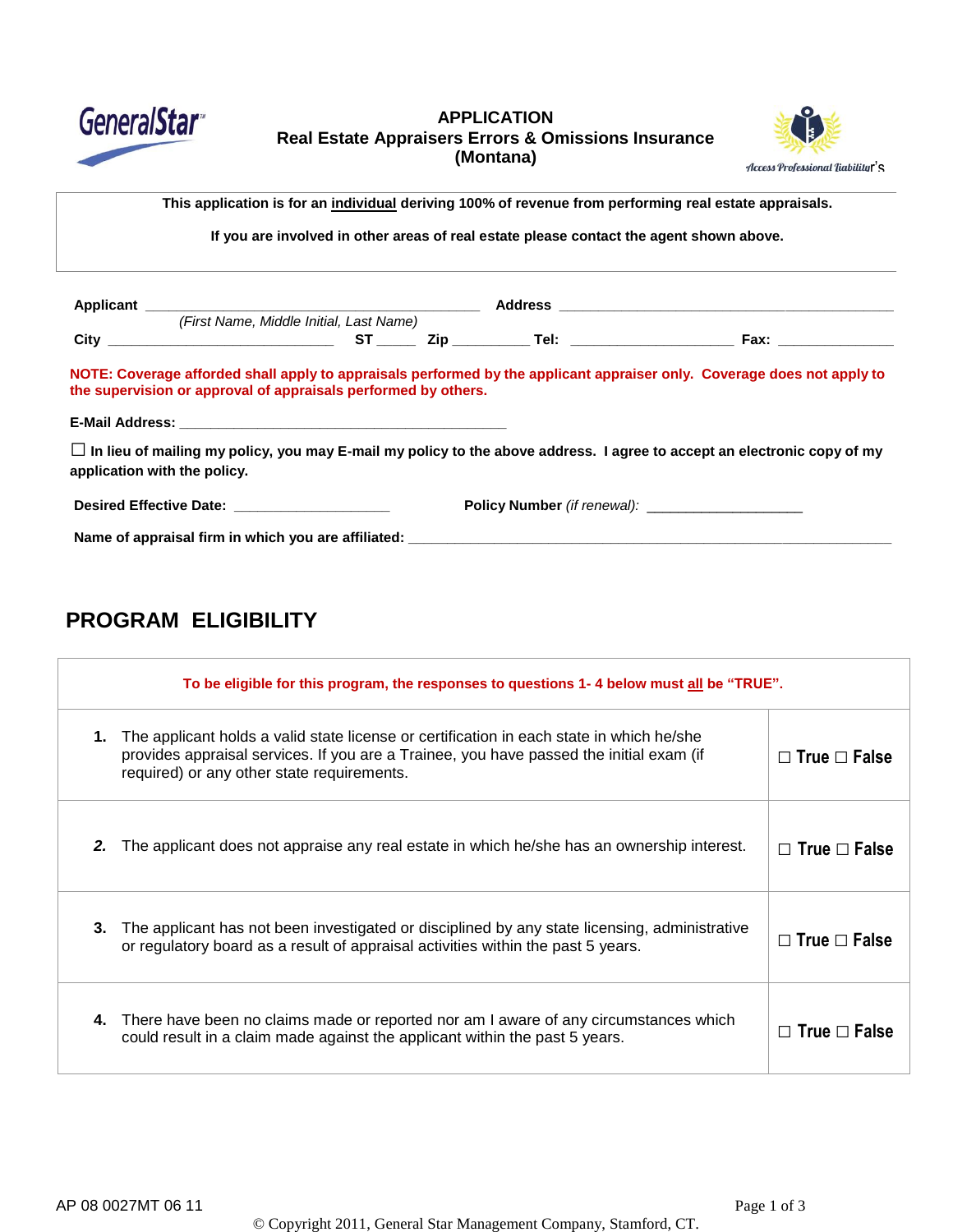# **PRIOR ACTS DATE/RETROACTIVE DATE**

| 5. | The applicant currently has an active Appraisers Errors & Omissions Insurance Policy?<br>(MUST CHECK ONE)                                                                                                                                                                                                                                                                                                                                                                                                                                                                                                                                                                                                                                       | $\Box$ True $\Box$ False |
|----|-------------------------------------------------------------------------------------------------------------------------------------------------------------------------------------------------------------------------------------------------------------------------------------------------------------------------------------------------------------------------------------------------------------------------------------------------------------------------------------------------------------------------------------------------------------------------------------------------------------------------------------------------------------------------------------------------------------------------------------------------|--------------------------|
|    | 6. If question 5 is "TRUE", what is the Prior Acts Date on your current policy (also known as the<br>Retroactive Date)?<br>INFORMATION ONLY. The Prior Acts Date (also known as the Retroactive Date) is typically found on the<br>Declarations Page, which is the first page of the policy. If it is not included on the Declarations Page, it will be<br>included in one of the endorsements attached to your policy. All Errors & Omissions policies are assigned a Prior<br>Acts Date, enter the date in question #6 (above) as it appears on your Declarations Page or endorsement. If the<br>assigned Prior Acts Dates is "N/A" this typically means you have assigned Full Prior Acts Coverage, in which case<br>Group 2 Premiums apply. | MM/DD/YYYY               |

## **RESIDENTIAL VS COMMERCIAL PREMIUM**

|    | To be eligible for the Residential Premiums shown below, the responses to questions 7-9 must all be "TRUE".<br>All others use the Commercial Premium schedule shown below |                          |  |  |
|----|---------------------------------------------------------------------------------------------------------------------------------------------------------------------------|--------------------------|--|--|
| 7. | In the last fiscal year, 80% or more of the applicant's revenues have been derived from residential<br>appraisals.                                                        | $\Box$ True $\Box$ False |  |  |
| 8. | Within the last fiscal year, the applicant has not appraised any properties valued at greater than<br>\$3,000,000.                                                        | $\Box$ True $\Box$ False |  |  |
| 9. | The applicant's total gross revenues did not exceed \$500,000 for the last three (3) year period.                                                                         | $\Box$ True $\Box$ False |  |  |

## **GROUP 1 PREMIUMS**

**To be eligible for Group 1 Premiums, the applicant:**

- **1. Has an active Appraisers Errors and Omissions Insurance policy with a Prior Acts Date (also known as a Retroactive Date) in question 6 that is 8/1/2008 or more recent (a date between 8/1/2008 and today); or**
- **2. Does NOT have an active Appraisers E&O insurance policy (i.e., your response to question 5 is "FALSE").**

| Per Claim/ Annual Aggregate Limit | <b>RESIDENTIAL</b>                                                                             | <b>COMMERCIAL</b> |  |
|-----------------------------------|------------------------------------------------------------------------------------------------|-------------------|--|
| <b>Select Desired Limit</b>       | To be eligible for the residential premium your responses to questions 7-9 must all be "true". |                   |  |
| \$300,000 / \$600,000             | \$421                                                                                          | \$495             |  |
| \$500,000 / \$1,000,000           | \$481                                                                                          | \$566             |  |
| \$1,000,000 / \$1,000,000         | \$502                                                                                          | \$591             |  |
| \$1,000,000 / \$2,000,000         | \$546                                                                                          | \$642             |  |

#### **GROUP 2 PREMIUMS**

**Group 2 Premiums apply to any applicant who does not qualify for Group 1, including if the Prior Acts Date (also known as a Retroactive Date) in question 6 is either:**

**1. 7/31/2008 or older;**

**or 2. "None", "Not Applicable", "N/A", "Full" or "Unlimited".**

| Per Claim/ Annual Aggregate Limit | <b>RESIDENTIAL</b>                                                                             | <b>COMMERCIAL</b> |  |
|-----------------------------------|------------------------------------------------------------------------------------------------|-------------------|--|
| <b>Select Desired Limit</b>       | To be eligible for the residential premium your responses to questions 7-9 must all be "true". |                   |  |
| \$300,000 / \$600,000             | \$546                                                                                          | \$642             |  |
| \$500,000 / \$1,000,000           | \$624                                                                                          | \$734             |  |
| \$1,000,000 / \$1,000,000         | \$651                                                                                          | \$766             |  |
| \$1,000,000 / \$2,000,000         | \$708                                                                                          | \$833             |  |

| <b>Premium</b>                                                                                                                                                                                                                                                                                                                                                              | Enter the premium YOU selected from above: \$<br>A standard DEDUCTIBLE of \$0.00 per claim applies to each policy. | <b>Premium Due</b> |  |
|-----------------------------------------------------------------------------------------------------------------------------------------------------------------------------------------------------------------------------------------------------------------------------------------------------------------------------------------------------------------------------|--------------------------------------------------------------------------------------------------------------------|--------------------|--|
| If you have an active and in-force Appraisers Errors & Omissions Insurance you need prior acts coverage. Attach a<br>copy of your current policy's declaration page showing the prior acts date (also known as the retroactive date) when<br>submitting this application. Notice: the premium will be corrected if such date contradicts a response to questions 5<br>or 6. |                                                                                                                    |                    |  |